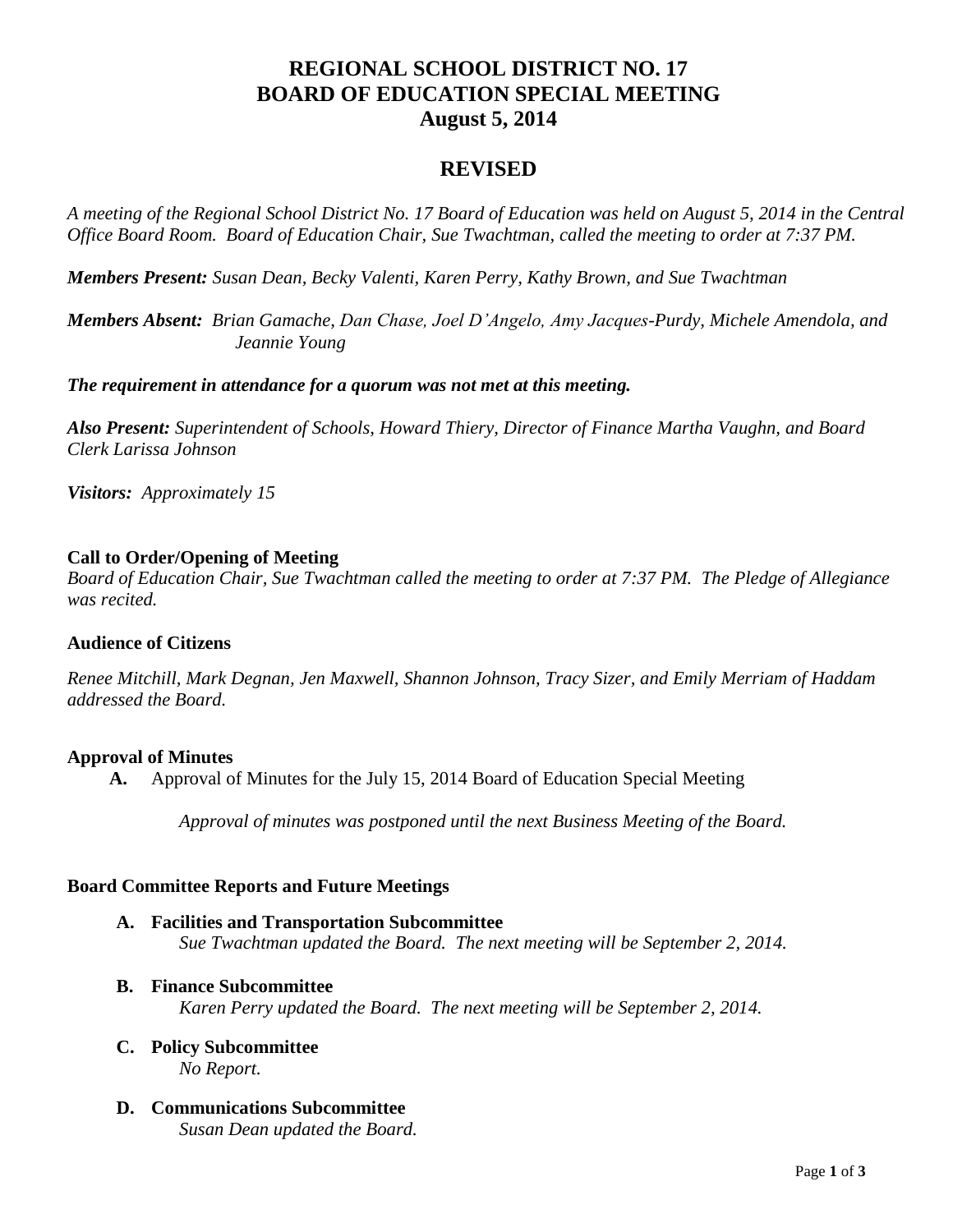#### **E. Personnel and Evaluation Subcommittee**

*Karen Perry updated the Board.* 

#### **Board Liaison Reports**

- **A. Healthy Communities – Healthy Kids Council** *Susan Dean updated the Board.*
- **B. LEARN**  *Kathy Brown had no report.*
- **C. Parks & Recreation** *No report.*
- **D. Haddam Board of Selectmen** *Becky Valenti had no report.*
- **E. Killingworth Board of Selectmen** *No report.*

#### **Old Business**

# **A. Personnel Update**

*Superintendent Thiery updated the Board regarding the hiring process for the upcoming school year. The Board also discussed the staffing at the Kindergarten and First Grade levels at Haddam Elementary School.*

# **Consent Agenda**

*No items were presented for approval.*

#### **New Business**

# **A. HKMS 2016 Field Trip to Washington D.C. – 4/27/16 – 4/29/16**

*Neil English presented the Washington D.C. trip in 2016 to the Board. The Board will consider the trip for approval at the next meeting of the Board.*

# **B. Health Insurance**

*Superintendent Thiery presented a strategy for addressing upcoming concerns regarding the federally mandated tax on health insurance plans.*

# **C. Teacher Negotiations**

*Superintendent Thiery outlined the timeline for negotiations with the teachers' union as required by the state and requested by the union.*